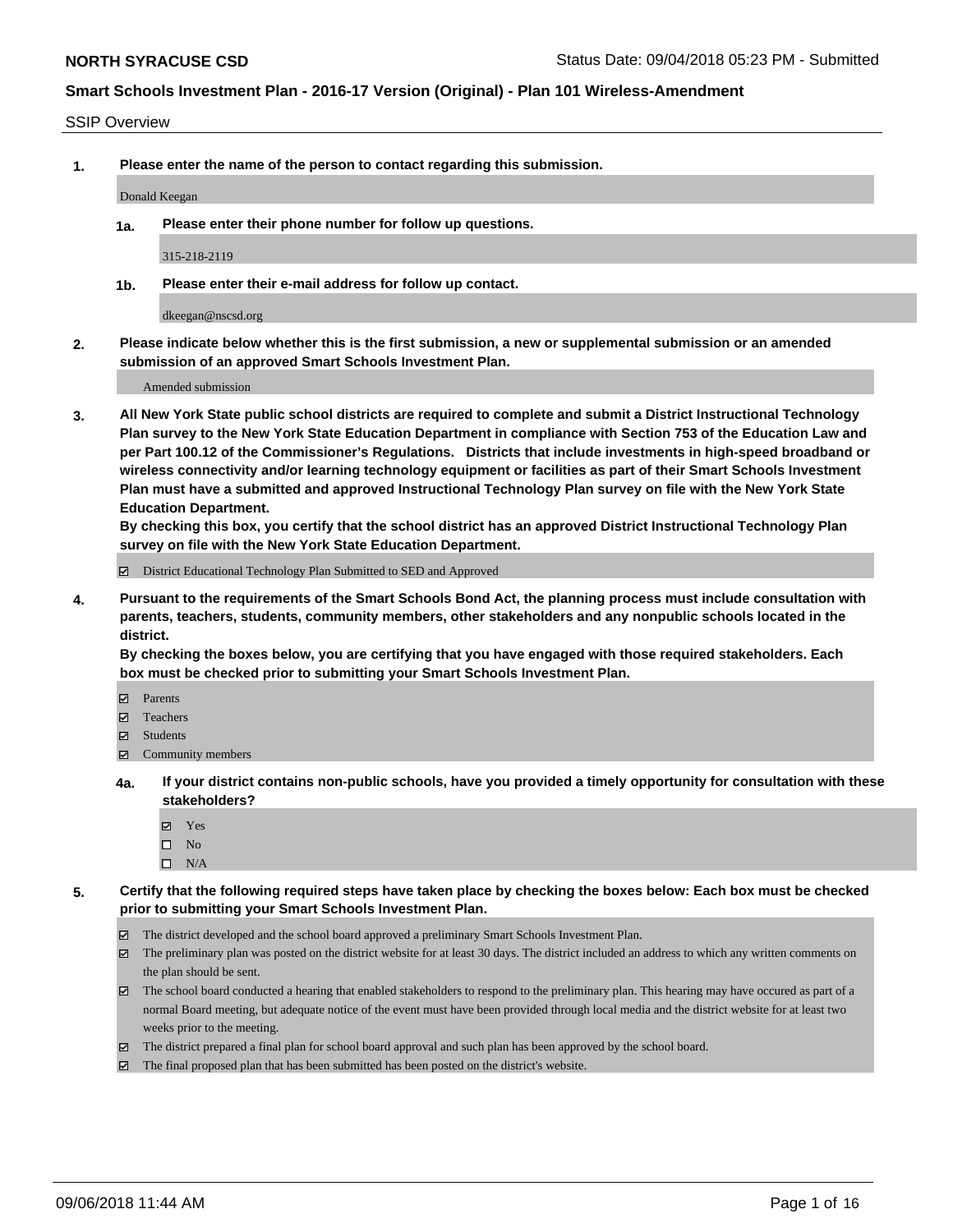SSIP Overview

**5a. Please upload the proposed Smart Schools Investment Plan (SSIP) that was posted on the district's website, along with any supporting materials. Note that this should be different than your recently submitted Educational Technology Survey. The Final SSIP, as approved by the School Board, should also be posted on the website and remain there during the course of the projects contained therein.**

Ammendment letter.pdf 1 Smart Schools Bond Act Presentation Public Hearing January 2016.pptx

**5b. Enter the webpage address where the final Smart Schools Investment Plan is posted. The Plan should remain posted for the life of the included projects.**

http://www.nscsd.org/tfiles/folder1431/Smart%20Schools%20Bond%20Act%20Presentation%20Public%20Hearing%20January%202016%20%281 %29.pdf

**6. Please enter an estimate of the total number of students and staff that will benefit from this Smart Schools Investment Plan based on the cumulative projects submitted to date.**

9,074

**7. An LEA/School District may partner with one or more other LEA/School Districts to form a consortium to pool Smart Schools Bond Act funds for a project that meets all other Smart School Bond Act requirements. Each school district participating in the consortium will need to file an approved Smart Schools Investment Plan for the project and submit a signed Memorandum of Understanding that sets forth the details of the consortium including the roles of each respective district.**

The district plans to participate in a consortium to partner with other school district(s) to implement a Smart Schools project.

**8. Please enter the name and 6-digit SED Code for each LEA/School District participating in the Consortium.**

| Partner LEA/District | ISED BEDS Code |
|----------------------|----------------|
| (No Response)        | (No Response)  |

**9. Please upload a signed Memorandum of Understanding with all of the participating Consortium partners.**

(No Response)

**10. Your district's Smart Schools Bond Act Allocation is:**

\$6,256,194

**11. Enter the budget sub-allocations by category that you are submitting for approval at this time. If you are not budgeting SSBA funds for a category, please enter 0 (zero.) If the value entered is \$0, you will not be required to complete that survey question.**

|                                       | Sub-           |
|---------------------------------------|----------------|
|                                       | Allocations    |
| School Connectivity                   | $-185,414$     |
| Connectivity Projects for Communities | $\overline{0}$ |
| <b>Classroom Technology</b>           | $\overline{0}$ |
| Pre-Kindergarten Classrooms           | $\Omega$       |
| Replace Transportable Classrooms      | $\Omega$       |
| High-Tech Security Features           | $\mathbf 0$    |
| Totals:                               | $-185,414$     |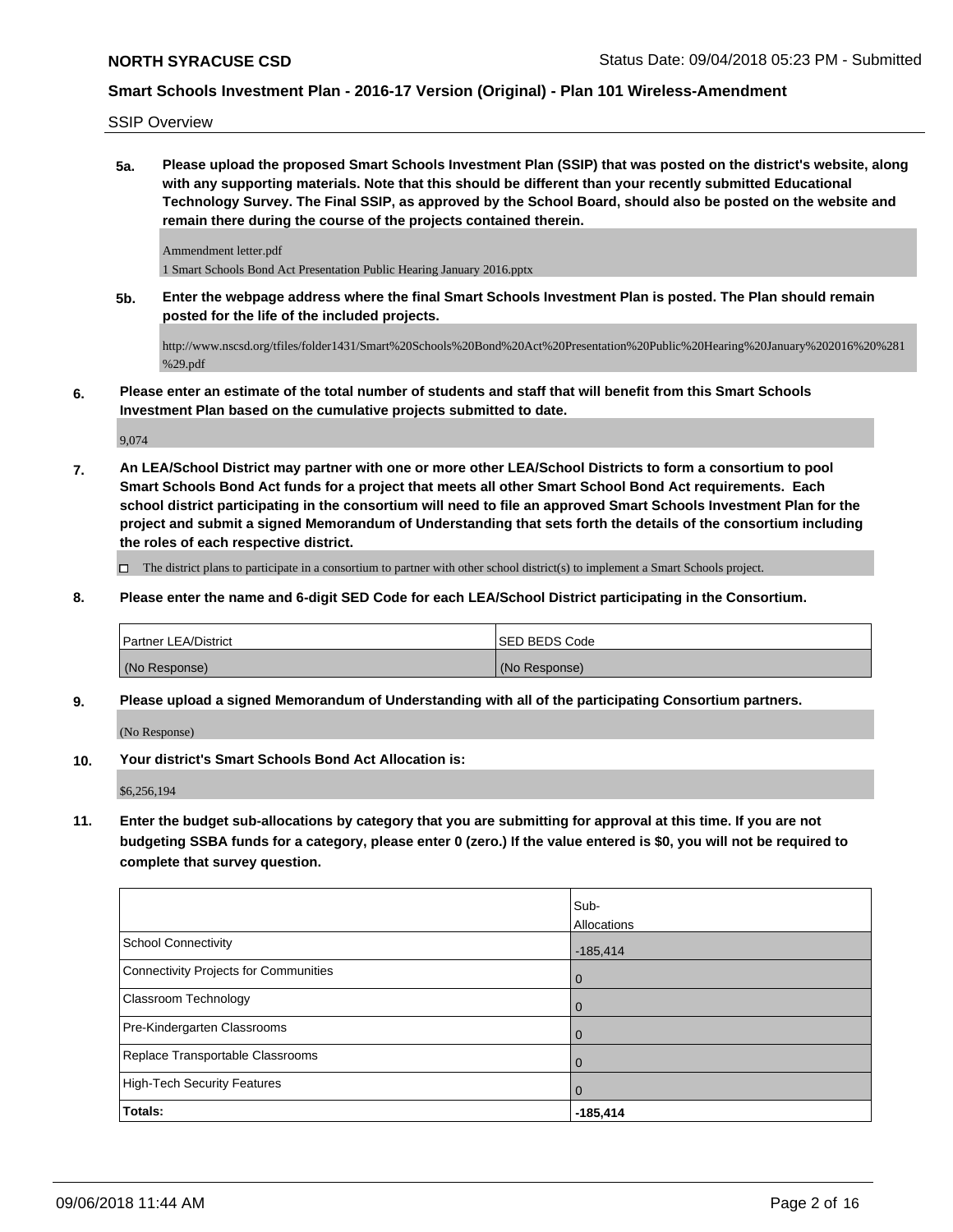School Connectivity

- **1. In order for students and faculty to receive the maximum benefit from the technology made available under the Smart Schools Bond Act, their school buildings must possess sufficient connectivity infrastructure to ensure that devices can be used during the school day. Smart Schools Investment Plans must demonstrate that:**
	- **• sufficient infrastructure that meets the Federal Communications Commission's 100 Mbps per 1,000 students standard currently exists in the buildings where new devices will be deployed, or**
	- **• is a planned use of a portion of Smart Schools Bond Act funds, or**
	- **• is under development through another funding source.**

**Smart Schools Bond Act funds used for technology infrastructure or classroom technology investments must increase the number of school buildings that meet or exceed the minimum speed standard of 100 Mbps per 1,000 students and staff within 12 months. This standard may be met on either a contracted 24/7 firm service or a "burstable" capability. If the standard is met under the burstable criteria, it must be:**

**1. Specifically codified in a service contract with a provider, and**

**2. Guaranteed to be available to all students and devices as needed, particularly during periods of high demand, such as computer-based testing (CBT) periods.**

**Please describe how your district already meets or is planning to meet this standard within 12 months of plan submission.**

(No Response)

**1a. If a district believes that it will be impossible to meet this standard within 12 months, it may apply for a waiver of this requirement, as described on the Smart Schools website. The waiver must be filed and approved by SED prior to submitting this survey.**

 $\Box$  By checking this box, you are certifying that the school district has an approved waiver of this requirement on file with the New York State Education Department.

#### **2. Connectivity Speed Calculator (Required)**

|                         | Number of<br>Students | Multiply by<br>100 Kbps | Divide by 1000 Current Speed<br>to Convert to<br>Required<br>Speed in Mb | lin Mb           | Expected<br>Speed to be<br>Attained Within   Required<br>12 Months | <b>Expected Date</b><br>When<br>Speed Will be<br><b>Met</b> |
|-------------------------|-----------------------|-------------------------|--------------------------------------------------------------------------|------------------|--------------------------------------------------------------------|-------------------------------------------------------------|
| <b>Calculated Speed</b> | (No<br>Response)      | (No Response)           | (No<br>Response)                                                         | (No<br>Response) | (No<br>Response)                                                   | (No<br>Response)                                            |

### **3. Describe how you intend to use Smart Schools Bond Act funds for high-speed broadband and/or wireless connectivity projects in school buildings.**

Our original Plan 101- Wireless project came in much less expensive than we had anticipated. I will show the original request and the actual cost to show the savings we have.

The original wireless project was to upgrade the wiring and install Meraki wireless switches and access points in three buildings. The three buildings were our high school, junior high school and Main St. buildings. We have completed these three buildings, and now have brand new up-to-date wiring, closets, backbone, access points, switches etc. This project has been a huge success and has provided our staff and students a robust wireless network, as well as allowed us to provide the students more 1:1 devices that were never able to be utilized before this project was complete. The amendment will allow us to purchase additional wireless access points and network switches for eight school buildings (Gillette Road Middle School, Roxboro Middle School, Allen Road Elementary, Smith Road Elementary, Cicero Elementary, Bear Road Elementary, Roxboro Elementary, Lakeshore Elementary). These buildings were not included in the scope of the original plan because they were already operating wirelessly. However, the equipment at these schools has reached the end of its useful life and needs to be replaced. Cisco Wireless and Meraki Wireless manufactures the equipment that the District plans installing in these schools.

Since the High School and the Junior High were equipped with Meraki, it makes sense to replace the other buildings with the same technology where appropriate. This will allow for a single management system that is much more efficient to operate as well as provide reliability across the district. In addition, we would like to include equipment that would allow us to have another internet connection at our high school facility. This will allow us to balance the load / demand between these buildings and provide redundant connections in the event of an outage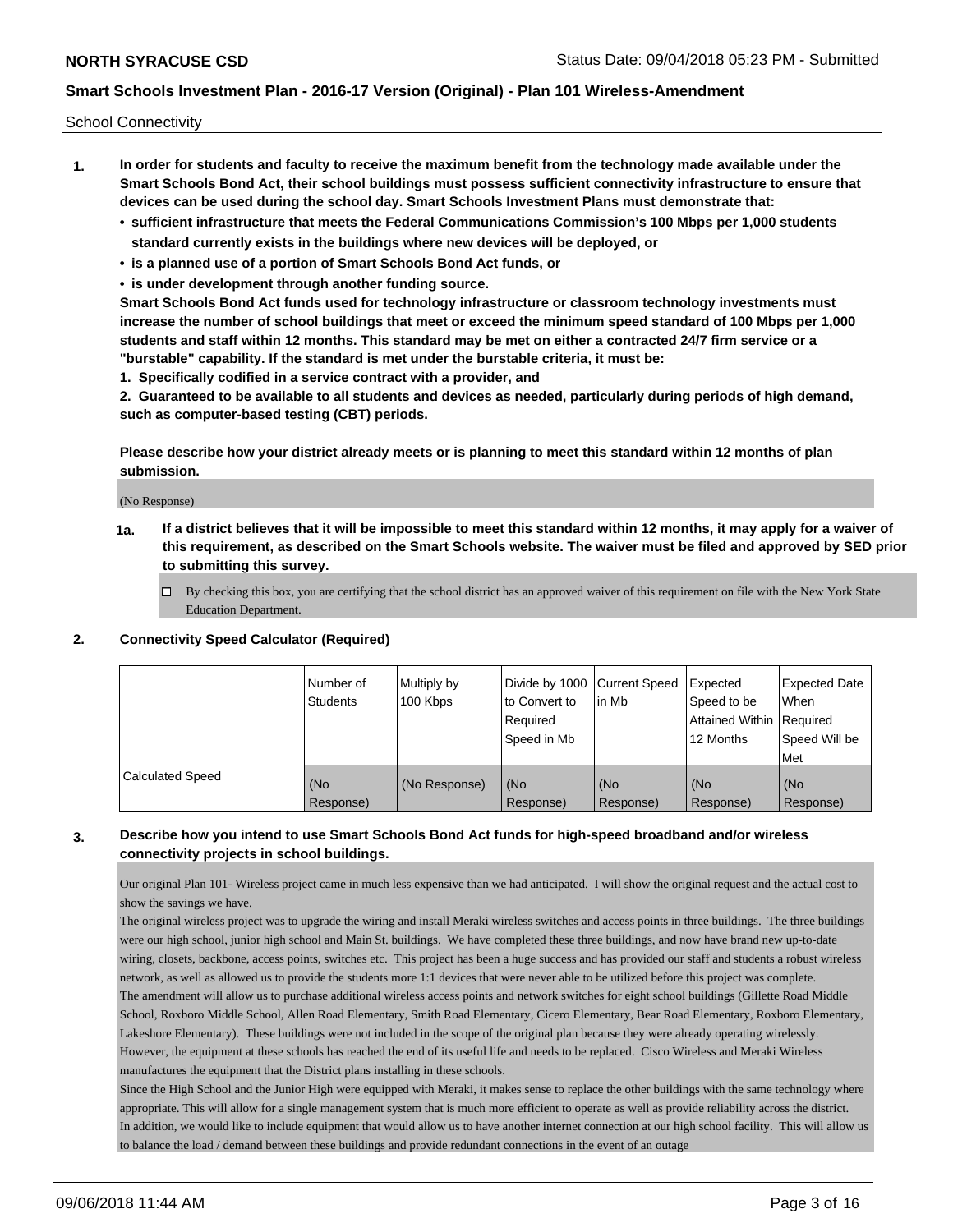School Connectivity

**4. Describe the linkage between the district's District Instructional Technology Plan and the proposed projects. (There should be a link between your response to this question and your response to Question 1 in Part E. Curriculum and Instruction "What are the district's plans to use digital connectivity and technology to improve teaching and learning?)**

(No Response)

**5. If the district wishes to have students and staff access the Internet from wireless devices within the school building, or in close proximity to it, it must first ensure that it has a robust Wi-Fi network in place that has sufficient bandwidth to meet user demand.**

**Please describe how you have quantified this demand and how you plan to meet this demand.**

(No Response)

**6. As indicated on Page 5 of the guidance, the Office of Facilities Planning will have to conduct a preliminary review of all capital projects, including connectivity projects.**

**Please indicate on a separate row each project number given to you by the Office of Facilities Planning.**

| Project Number        |  |
|-----------------------|--|
| 42-03-03-06-7-999-004 |  |
| 42-03-03-06-7-999-BA1 |  |

**7. Certain high-tech security and connectivity infrastructure projects may be eligible for an expedited review process as determined by the Office of Facilities Planning.**

**Was your project deemed eligible for streamlined review?**

Yes

**7a. Districts that choose the Streamlined Review Process will be required to certify that they have reviewed all installations with their licensed architect or engineer of record and provide that person's name and license number. The licensed professional must review the products and proposed method of installation prior to implementation and review the work during and after completion in order to affirm that the work was codecompliant, if requested.**

I certify that I have reviewed all installations with a licensed architect or engineer of record.

**8. Include the name and license number of the architect or engineer of record.**

| <b>Name</b>           | License Number |
|-----------------------|----------------|
| King & King Architech | 23235          |

**9. If you are submitting an allocation for School Connectivity complete this table.**

**Note that the calculated Total at the bottom of the table must equal the Total allocation for this category that you entered in the SSIP Overview overall budget.** 

|                                            | Sub-          |
|--------------------------------------------|---------------|
|                                            | Allocation    |
| Network/Access Costs                       | 127,556       |
| <b>Outside Plant Costs</b>                 | l 0           |
| School Internal Connections and Components | 35,000        |
| <b>Professional Services</b>               | (No Response) |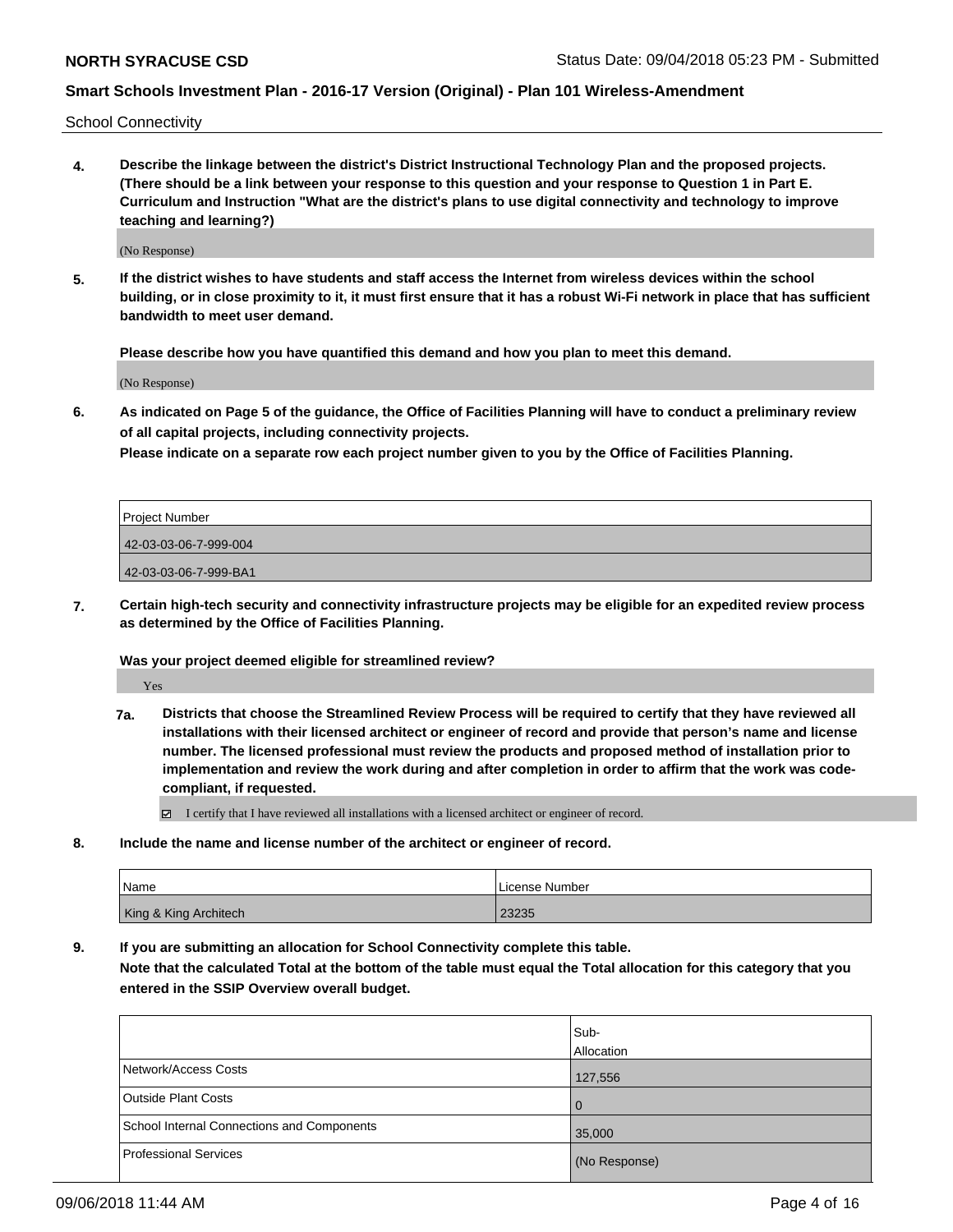School Connectivity

|                     | Sub-<br>Allocation |
|---------------------|--------------------|
| Testing             | $\overline{0}$     |
| Other Upfront Costs | $\overline{0}$     |
| Other Costs         | $-347,970$         |
| Totals:             | $-185,414$         |

**10. Please detail the type, quantity, per unit cost and total cost of the eligible items under each sub-category. This is especially important for any expenditures listed under the "Other" category. All expenditures must be eligible for tax-exempt financing to be reimbursed through the SSBA. Sufficient detail must be provided so that we can verify this is the case. If you have any questions, please contact us directly through smartschools@nysed.gov. NOTE: Wireless Access Points should be included in this category, not under Classroom Educational Technology, except those that will be loaned/purchased for nonpublic schools.**

| Select the allowable expenditure<br>type.<br>Repeat to add another item under<br>each type. | Item to be purchased                           | Quantity     | Cost per Item | <b>Total Cost</b> |
|---------------------------------------------------------------------------------------------|------------------------------------------------|--------------|---------------|-------------------|
| <b>Network/Access Costs</b>                                                                 | Access Control updates-Main St                 | $\mathbf 1$  | $-1,500$      | $-1,500$          |
| <b>Network/Access Costs</b>                                                                 | Server cabinets & cable Main St                | $\mathbf{1}$ | $-1,500$      | $-1,500$          |
| <b>Other Costs</b>                                                                          | <b>Demolition Main St</b>                      | 200          | $-20$         | $-4,000$          |
| <b>Network/Access Costs</b>                                                                 | Horizontal & back bone High School             | 6            | $-40,000$     | $-240,000$        |
| <b>Network/Access Costs</b>                                                                 | <b>Access Control High School</b>              | 6            | $-1,500$      | $-9.000$          |
| <b>Network/Access Costs</b>                                                                 | Server Cabinets & Cable High School            | 6            | $-1,500$      | $-9,000$          |
| <b>Other Costs</b>                                                                          | Demolition - hours High School                 | 1,000        | $-20$         | $-20,000$         |
| <b>Other Costs</b>                                                                          | <b>Contingency High School</b>                 | $\mathbf{1}$ | $-146,620$    | $-146,620$        |
| <b>Network/Access Costs</b>                                                                 | Horizontal & Backbone Junior High              | 6            | $-55,000$     | $-330,000$        |
| <b>Network/Access Costs</b>                                                                 | <b>Access Control Junior High</b>              | 6            | $-1,500$      | $-9,000$          |
| <b>Network/Access Costs</b>                                                                 | Server Cabinets & cable Junior High            | 6            | $-1,500$      | $-9,000$          |
| <b>Other Costs</b>                                                                          | Demolition hours Junior High                   | 1,000        | $-20$         | $-20,000$         |
| <b>Other Costs</b>                                                                          | Contingency Junior High                        | $\mathbf{1}$ | $-131,350$    | $-131,350$        |
| <b>Other Costs</b>                                                                          | <b>Insurance and Admin</b>                     | $\mathbf{1}$ | $-10,000$     | $-10,000$         |
| <b>Other Costs</b>                                                                          | Demolition hours Junior High not used          | 200          | -80           | $-16,000$         |
| <b>Network/Access Costs</b>                                                                 | Server & Cabinens JH not used                  | 2            | $-5,000$      | $-10,000$         |
| <b>Network/Access Costs</b>                                                                 | MS 350 Switch final e-rate cost                | 51           | 2,397         | 122,247           |
| <b>Network/Access Costs</b>                                                                 | MS 350 License for above final e-rate<br>price | 100          | 389           | 38,900            |
| <b>Network/Access Costs</b>                                                                 | MS 350 Switch Non e-rate                       | 59           | 5,992         | 353,528           |
| <b>Network/Access Costs</b>                                                                 | MS 350 License for above Non e-rate            | 10           | 973           | 9,730             |
| <b>Network/Access Costs</b>                                                                 | MR 52 Access Point final E-rate                | 411          | 288           | 118,368           |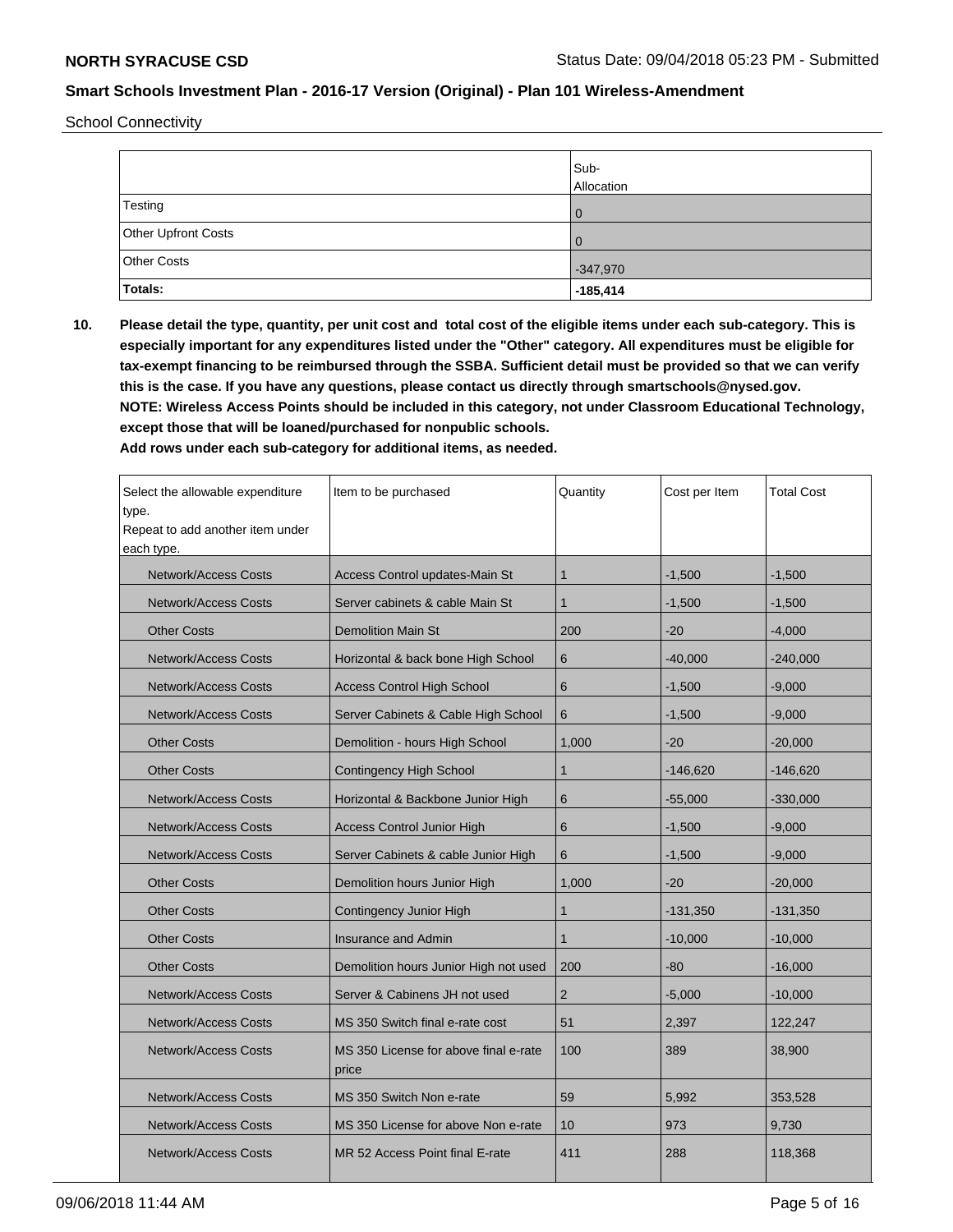School Connectivity

| Select the allowable expenditure | Item to be purchased                                    | Quantity      | Cost per Item | <b>Total Cost</b> |
|----------------------------------|---------------------------------------------------------|---------------|---------------|-------------------|
| type.                            |                                                         |               |               |                   |
| Repeat to add another item under |                                                         |               |               |                   |
| each type.                       |                                                         |               |               |                   |
| Network/Access Costs             | License for above Final E-rate                          | 421           | 97            | 40,837            |
| Network/Access Costs             | MR 52 Access point Non e-rate                           | 43            | 720           | 30,960            |
| Network/Access Costs             | License for above non e-rate                            | 33            | 242           | 7,986             |
| Network/Access Costs             | Dell Power Edge R640 Server with Pro<br>Deploy services | $\mathbf 1$   | 24,000        | 24,000            |
| <b>Connections/Components</b>    | Lightspeed Rocket 10GB security<br>appliance            | 2             | 17,500        | 35,000            |
| (No Response)                    | (No Response)                                           | (No Response) | (No Response) | (No Response)     |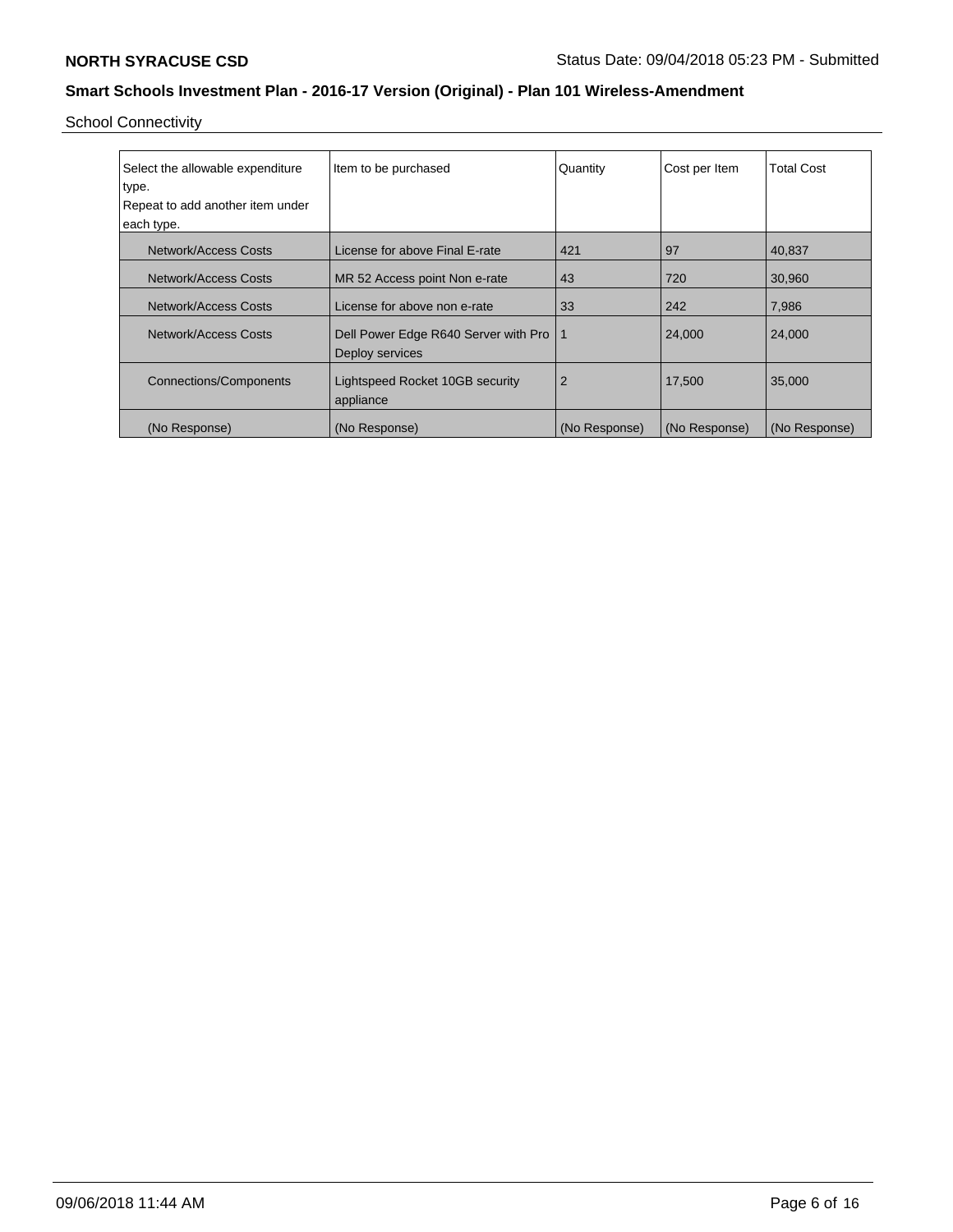Community Connectivity (Broadband and Wireless)

**1. Describe how you intend to use Smart Schools Bond Act funds for high-speed broadband and/or wireless connectivity projects in the community.**

(No Response)

**2. Please describe how the proposed project(s) will promote student achievement and increase student and/or staff access to the Internet in a manner that enhances student learning and/or instruction outside of the school day and/or school building.**

(No Response)

**3. Community connectivity projects must comply with all the necessary local building codes and regulations (building and related permits are not required prior to plan submission).**

 $\Box$  I certify that we will comply with all the necessary local building codes and regulations.

**4. Please describe the physical location of the proposed investment.**

(No Response)

**5. Please provide the initial list of partners participating in the Community Connectivity Broadband Project, along with their Federal Tax Identification (Employer Identification) number.**

| <b>Project Partners</b> | Federal ID#   |
|-------------------------|---------------|
| (No Response)           | (No Response) |

**6. If you are submitting an allocation for Community Connectivity, complete this table.**

**Note that the calculated Total at the bottom of the table must equal the Total allocation for this category that you entered in the SSIP Overview overall budget.**

|                                    | Sub-Allocation |
|------------------------------------|----------------|
| Network/Access Costs               | (No Response)  |
| <b>Outside Plant Costs</b>         | (No Response)  |
| <b>Tower Costs</b>                 | (No Response)  |
| <b>Customer Premises Equipment</b> | (No Response)  |
| <b>Professional Services</b>       | (No Response)  |
| Testing                            | (No Response)  |
| <b>Other Upfront Costs</b>         | (No Response)  |
| <b>Other Costs</b>                 | (No Response)  |
| Totals:                            | 0              |

**7. Please detail the type, quantity, per unit cost and total cost of the eligible items under each sub-category. This is especially important for any expenditures listed under the "Other" category. All expenditures must be capital-bond eligible to be reimbursed through the SSBA. If you have any questions, please contact us directly through smartschools@nysed.gov.**

| Select the allowable expenditure | Item to be purchased | Quantity      | Cost per Item | <b>Total Cost</b> |
|----------------------------------|----------------------|---------------|---------------|-------------------|
| type.                            |                      |               |               |                   |
| Repeat to add another item under |                      |               |               |                   |
| each type.                       |                      |               |               |                   |
| (No Response)                    | (No Response)        | (No Response) | (No Response) | (No Response)     |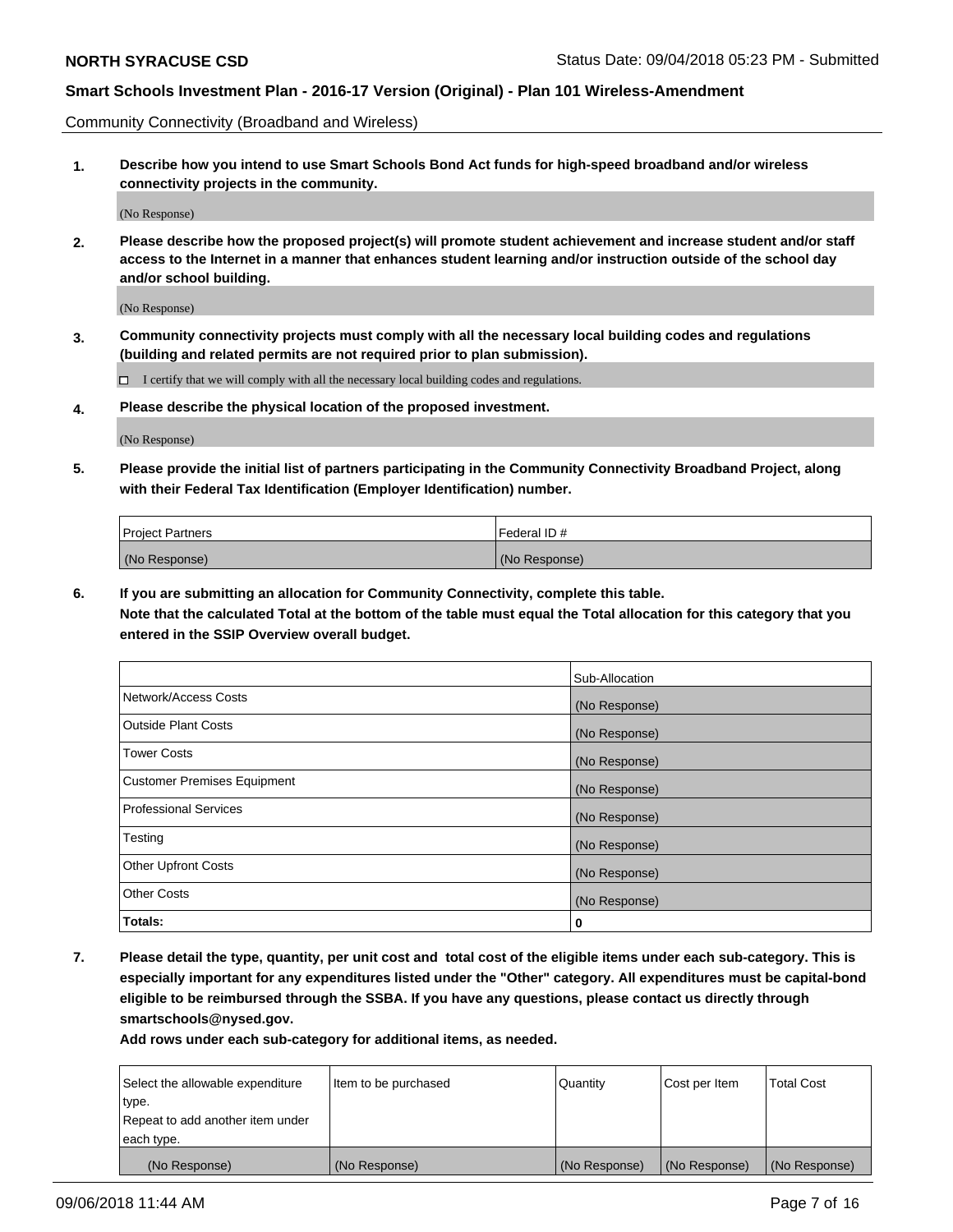#### Classroom Learning Technology

**1. In order for students and faculty to receive the maximum benefit from the technology made available under the Smart Schools Bond Act, their school buildings must possess sufficient connectivity infrastructure to ensure that devices can be used during the school day. Smart Schools Investment Plans must demonstrate that sufficient infrastructure that meets the Federal Communications Commission's 100 Mbps per 1,000 students standard currently exists in the buildings where new devices will be deployed, or is a planned use of a portion of Smart Schools Bond Act funds, or is under development through another funding source. Smart Schools Bond Act funds used for technology infrastructure or classroom technology investments must increase the number of school buildings that meet or exceed the minimum speed standard of 100 Mbps per 1,000 students and staff within 12 months. This standard may be met on either a contracted 24/7 firm service or a**

**"burstable" capability. If the standard is met under the burstable criteria, it must be:**

**1. Specifically codified in a service contract with a provider, and**

**2. Guaranteed to be available to all students and devices as needed, particularly during periods of high demand, such as computer-based testing (CBT) periods.**

**Please describe how your district already meets or is planning to meet this standard within 12 months of plan submission.**

(No Response)

- **1a. If a district believes that it will be impossible to meet this standard within 12 months, it may apply for a waiver of this requirement, as described on the Smart Schools website. The waiver must be filed and approved by SED prior to submitting this survey.**
	- By checking this box, you are certifying that the school district has an approved waiver of this requirement on file with the New York State Education Department.

#### **2. Connectivity Speed Calculator (Required)**

|                         | l Number of<br>Students | Multiply by<br>100 Kbps | to Convert to<br>Required<br>Speed in Mb | Divide by 1000 Current Speed Expected<br>l in Mb | Speed to be<br>Attained Within Required<br>12 Months | Expected Date<br>When<br>Speed Will be<br>Met |
|-------------------------|-------------------------|-------------------------|------------------------------------------|--------------------------------------------------|------------------------------------------------------|-----------------------------------------------|
| <b>Calculated Speed</b> | (No<br>Response)        | (No Response)           | (No<br>Response)                         | (No<br>Response)                                 | (No<br>Response)                                     | (No<br>Response)                              |

**3. If the district wishes to have students and staff access the Internet from wireless devices within the school building, or in close proximity to it, it must first ensure that it has a robust Wi-Fi network in place that has sufficient bandwidth to meet user demand.**

**Please describe how you have quantified this demand and how you plan to meet this demand.**

(No Response)

**4. All New York State public school districts are required to complete and submit an Instructional Technology Plan survey to the New York State Education Department in compliance with Section 753 of the Education Law and per Part 100.12 of the Commissioner's Regulations.**

**Districts that include educational technology purchases as part of their Smart Schools Investment Plan must have a submitted and approved Instructional Technology Plan survey on file with the New York State Education Department.**

- $\Box$  By checking this box, you are certifying that the school district has an approved Instructional Technology Plan survey on file with the New York State Education Department.
- **5. Describe the devices you intend to purchase and their compatibility with existing or planned platforms or systems. Specifically address the adequacy of each facility's electrical, HVAC and other infrastructure necessary to install and support the operation of the planned technology.**

(No Response)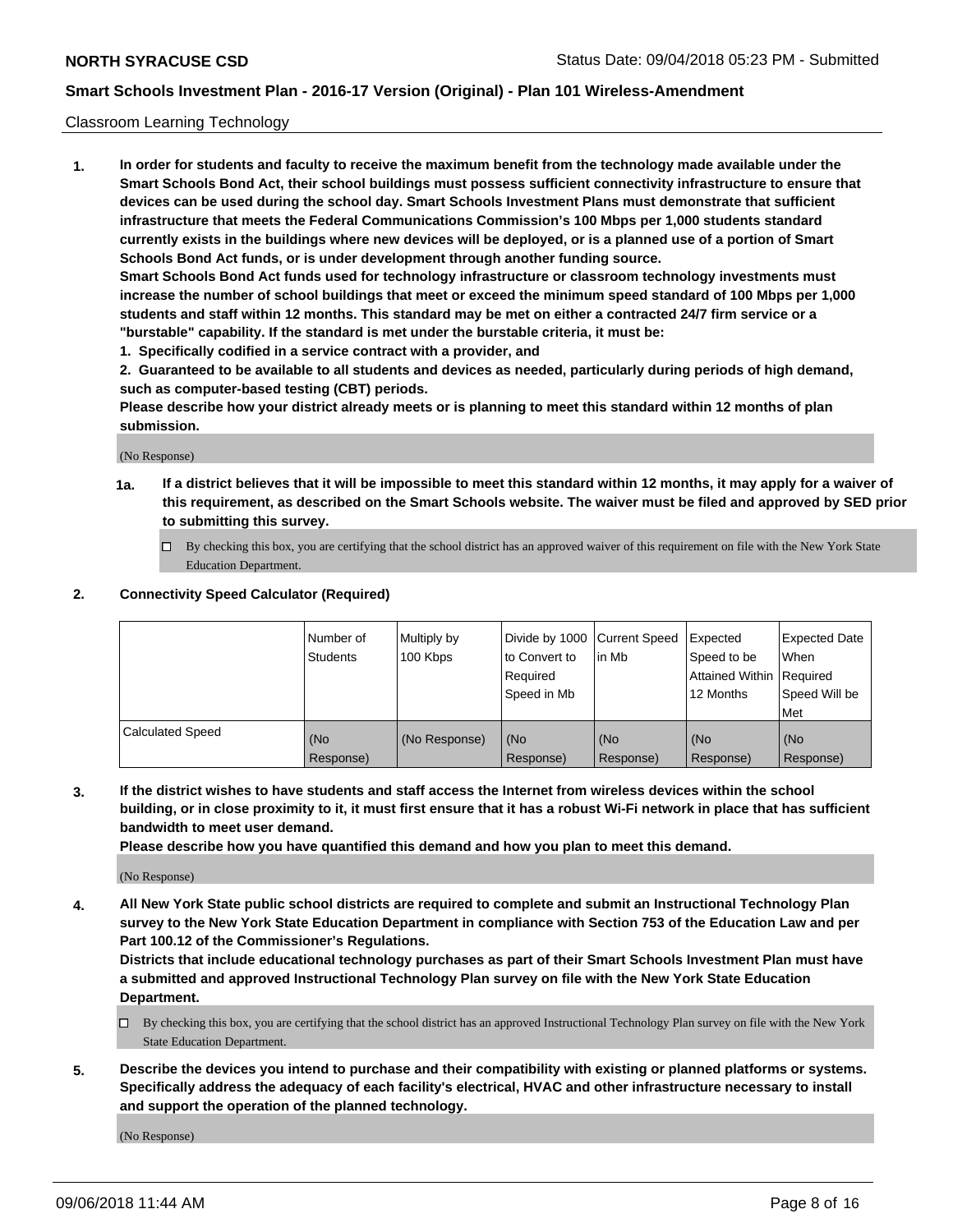#### Classroom Learning Technology

- **6. Describe how the proposed technology purchases will:**
	- **> enhance differentiated instruction;**
	- **> expand student learning inside and outside the classroom;**
	- **> benefit students with disabilities and English language learners; and**
	- **> contribute to the reduction of other learning gaps that have been identified within the district.**

**The expectation is that districts will place a priority on addressing the needs of students who struggle to succeed in a rigorous curriculum. Responses in this section should specifically address this concern and align with the district's Instructional Technology Plan (in particular Question 2 of E. Curriculum and Instruction: "Does the district's instructional technology plan address the needs of students with disabilities to ensure equitable access to instruction, materials and assessments?" and Question 3 of the same section: "Does the district's instructional technology plan address the provision of assistive technology specifically for students with disabilities to ensure access to and participation in the general curriculum?"**

(No Response)

**7. Where appropriate, describe how the proposed technology purchases will enhance ongoing communication with parents and other stakeholders and help the district facilitate technology-based regional partnerships, including distance learning and other efforts.**

(No Response)

**8. Describe the district's plan to provide professional development to ensure that administrators, teachers and staff can employ the technology purchased to enhance instruction successfully.**

**Note: This response should be aligned and expanded upon in accordance with your district's response to Question 1 of F. Professional Development of your Instructional Technology Plan: "Please provide a summary of professional development offered to teachers and staff, for the time period covered by this plan, to support technology to enhance teaching and learning. Please include topics, audience and method of delivery within your summary."**

(No Response)

- **9. Districts must contact the SUNY/CUNY teacher preparation program that supplies the largest number of the district's new teachers to request advice on innovative uses and best practices at the intersection of pedagogy and educational technology.**
	- By checking this box, you certify that you have contacted the SUNY/CUNY teacher preparation program that supplies the largest number of your new teachers to request advice on these issues.
	- **9a. Please enter the name of the SUNY or CUNY Institution that you contacted.**

(No Response)

**9b. Enter the primary Institution phone number.**

(No Response)

**9c. Enter the name of the contact person with whom you consulted and/or will be collaborating with on innovative uses of technology and best practices.**

(No Response)

**10. A district whose Smart Schools Investment Plan proposes the purchase of technology devices and other hardware must account for nonpublic schools in the district.**

**Are there nonpublic schools within your school district?**

Yes

 $\square$  No

**11. Nonpublic Classroom Technology Loan Calculator**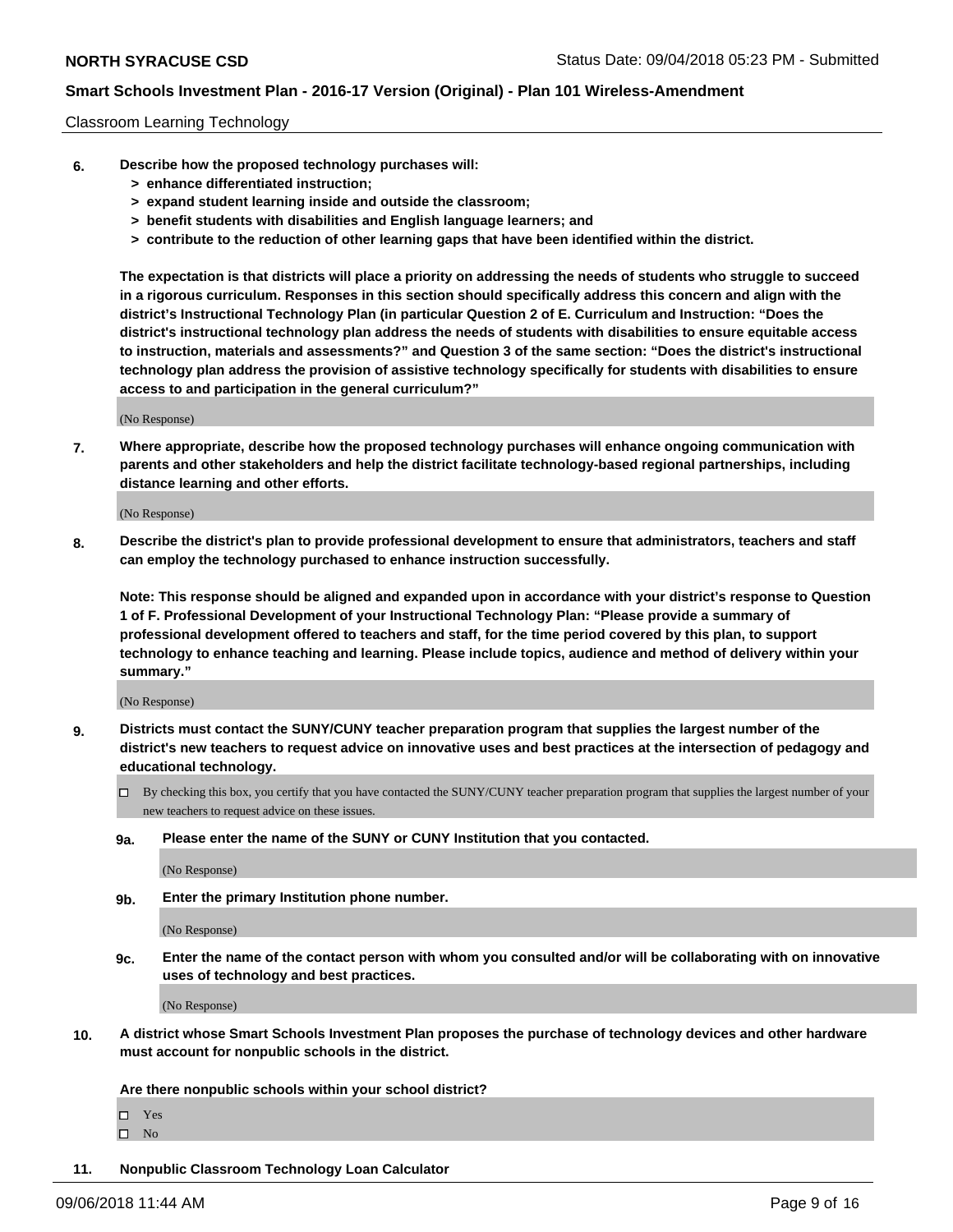#### Classroom Learning Technology

**The Smart Schools Bond Act provides that any Classroom Learning Technology purchases made using Smart Schools funds shall be lent, upon request, to nonpublic schools in the district. However, no school district shall be required to loan technology in amounts greater than the total obtained and spent on technology pursuant to the Smart Schools Bond Act and the value of such loan may not exceed the total of \$250 multiplied by the nonpublic school enrollment in the base year at the time of enactment. See:**

**http://www.p12.nysed.gov/mgtserv/smart\_schools/docs/Smart\_Schools\_Bond\_Act\_Guidance\_04.27.15\_Final.pdf.**

|                                       | 1. Classroom<br>Technology<br>Sub-allocation | 2. Public<br>l Enrollment<br>$(2014 - 15)$ | l 3. Nonpublic<br>l Enrollment<br>$(2014 - 15)$ | l 4. Sum of<br>Public and<br>l Nonpublic<br>Enrollment                                        | 15. Total Per<br>Pupil Sub-<br>l allocation | l 6. Total<br>Nonpublic Loan<br>Amount |
|---------------------------------------|----------------------------------------------|--------------------------------------------|-------------------------------------------------|-----------------------------------------------------------------------------------------------|---------------------------------------------|----------------------------------------|
| Calculated Nonpublic Loan<br>l Amount |                                              |                                            |                                                 | (No Response)   (No Response)   (No Response)   (No Response)   (No Response)   (No Response) |                                             |                                        |

**12. To ensure the sustainability of technology purchases made with Smart Schools funds, districts must demonstrate a long-term plan to maintain and replace technology purchases supported by Smart Schools Bond Act funds. This sustainability plan shall demonstrate a district's capacity to support recurring costs of use that are ineligible for Smart Schools Bond Act funding such as device maintenance, technical support, Internet and wireless fees, maintenance of hotspots, staff professional development, building maintenance and the replacement of incidental items. Further, such a sustainability plan shall include a long-term plan for the replacement of purchased devices and equipment at the end of their useful life with other funding sources.**

 $\Box$  By checking this box, you certify that the district has a sustainability plan as described above.

**13. Districts must ensure that devices purchased with Smart Schools Bond funds will be distributed, prepared for use, maintained and supported appropriately. Districts must maintain detailed device inventories in accordance with generally accepted accounting principles.**

By checking this box, you certify that the district has a distribution and inventory management plan and system in place.

**14. If you are submitting an allocation for Classroom Learning Technology complete this table. Note that the calculated Total at the bottom of the table must equal the Total allocation for this category that you entered in the SSIP Overview overall budget.**

|                          | Sub-Allocation |
|--------------------------|----------------|
| Interactive Whiteboards  | (No Response)  |
| <b>Computer Servers</b>  | (No Response)  |
| <b>Desktop Computers</b> | (No Response)  |
| <b>Laptop Computers</b>  | (No Response)  |
| <b>Tablet Computers</b>  | (No Response)  |
| <b>Other Costs</b>       | (No Response)  |
| Totals:                  | 0              |

**15. Please detail the type, quantity, per unit cost and total cost of the eligible items under each sub-category. This is especially important for any expenditures listed under the "Other" category. All expenditures must be capital-bond eligible to be reimbursed through the SSBA. If you have any questions, please contact us directly through smartschools@nysed.gov.**

**Please specify in the "Item to be Purchased" field which specific expenditures and items are planned to meet the district's nonpublic loan requirement, if applicable.**

**NOTE: Wireless Access Points that will be loaned/purchased for nonpublic schools should ONLY be included in this category, not under School Connectivity, where public school districts would list them.**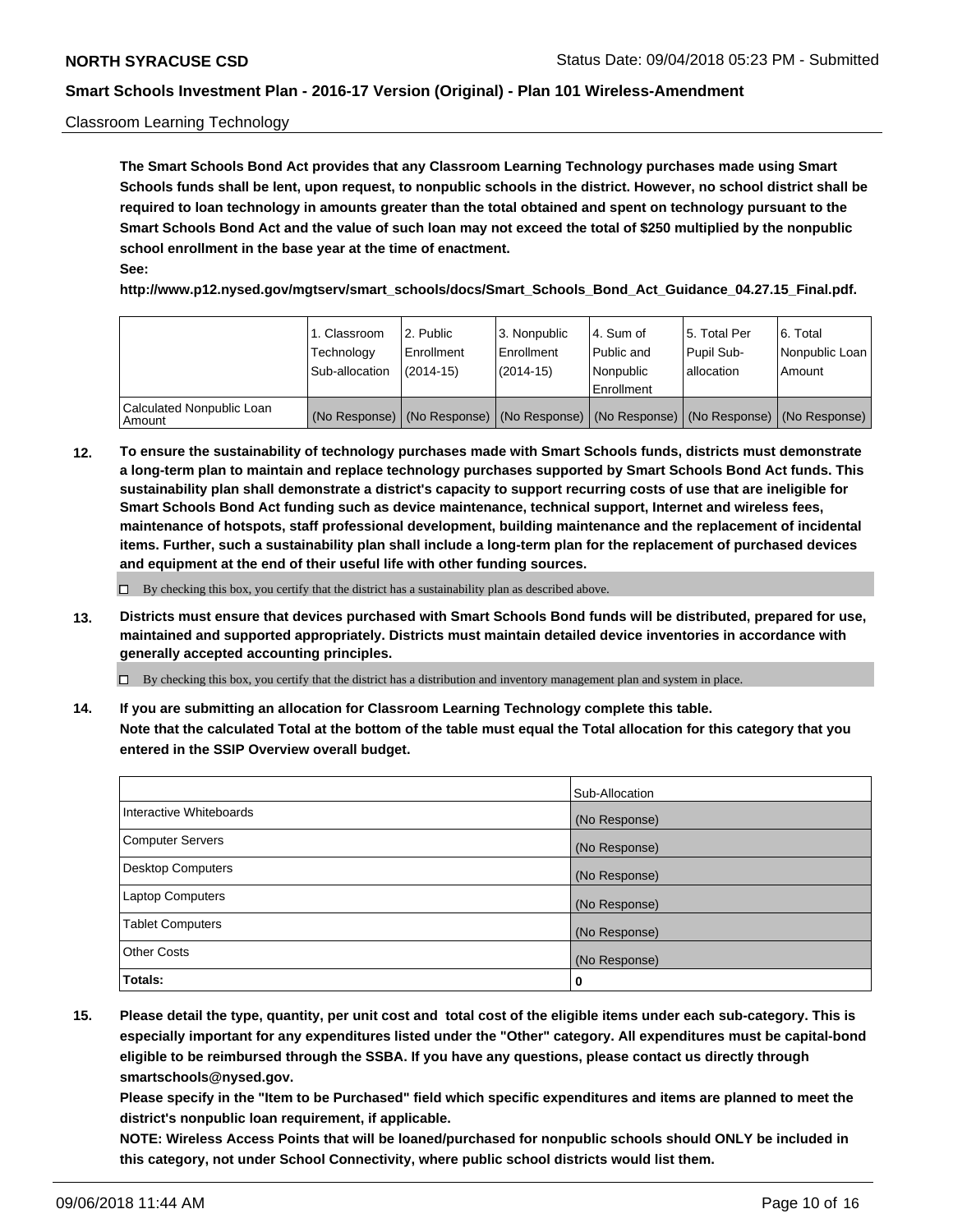Classroom Learning Technology

| Select the allowable expenditure | I Item to be Purchased | Quantity      | Cost per Item | <b>Total Cost</b> |
|----------------------------------|------------------------|---------------|---------------|-------------------|
| type.                            |                        |               |               |                   |
| Repeat to add another item under |                        |               |               |                   |
| each type.                       |                        |               |               |                   |
| (No Response)                    | (No Response)          | (No Response) | (No Response) | (No Response)     |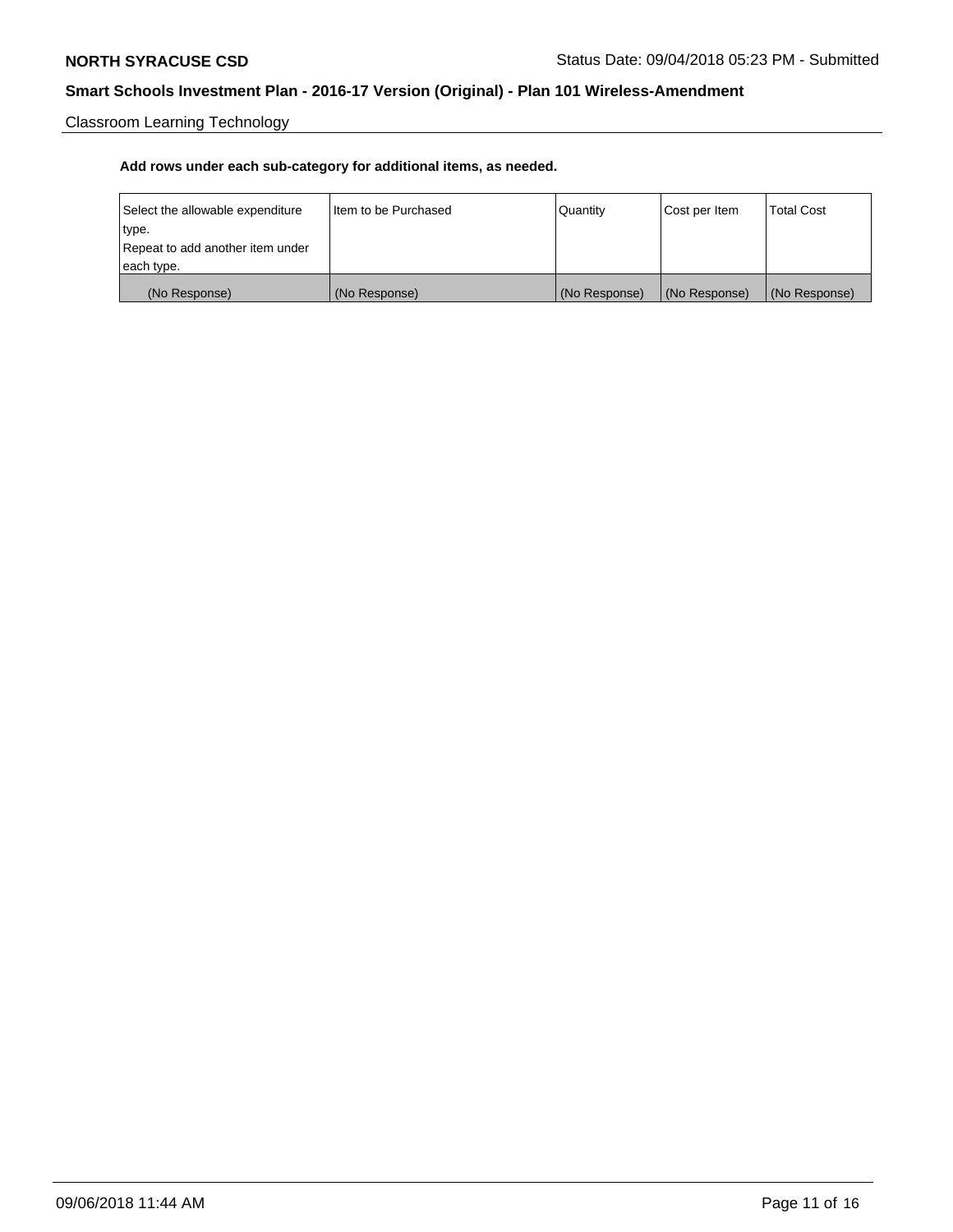#### Pre-Kindergarten Classrooms

**1. Provide information regarding how and where the district is currently serving pre-kindergarten students and justify the need for additional space with enrollment projections over 3 years.**

(No Response)

- **2. Describe the district's plan to construct, enhance or modernize education facilities to accommodate prekindergarten programs. Such plans must include:**
	- **Specific descriptions of what the district intends to do to each space;**
	- **An affirmation that pre-kindergarten classrooms will contain a minimum of 900 square feet per classroom;**
	- **The number of classrooms involved;**
	- **The approximate construction costs per classroom; and**
	- **Confirmation that the space is district-owned or has a long-term lease that exceeds the probable useful life of the improvements.**

(No Response)

**3. Smart Schools Bond Act funds may only be used for capital construction costs. Describe the type and amount of additional funds that will be required to support ineligible ongoing costs (e.g. instruction, supplies) associated with any additional pre-kindergarten classrooms that the district plans to add.**

(No Response)

**4. All plans and specifications for the erection, repair, enlargement or remodeling of school buildings in any public school district in the State must be reviewed and approved by the Commissioner. Districts that plan capital projects using their Smart Schools Bond Act funds will undergo a Preliminary Review Process by the Office of Facilities Planning.**

**Please indicate on a separate row each project number given to you by the Office of Facilities Planning.**

| Project Number |  |
|----------------|--|
| (No Response)  |  |
|                |  |

**5. If you have made an allocation for Pre-Kindergarten Classrooms, complete this table.**

**Note that the calculated Total at the bottom of the table must equal the Total allocation for this category that you entered in the SSIP Overview overall budget.**

|                                          | Sub-Allocation |
|------------------------------------------|----------------|
| Construct Pre-K Classrooms               | (No Response)  |
| Enhance/Modernize Educational Facilities | (No Response)  |
| <b>Other Costs</b>                       | (No Response)  |
| Totals:                                  | 0              |

**6. Please detail the type, quantity, per unit cost and total cost of the eligible items under each sub-category. This is especially important for any expenditures listed under the "Other" category. All expenditures must be capital-bond eligible to be reimbursed through the SSBA. If you have any questions, please contact us directly through smartschools@nysed.gov.**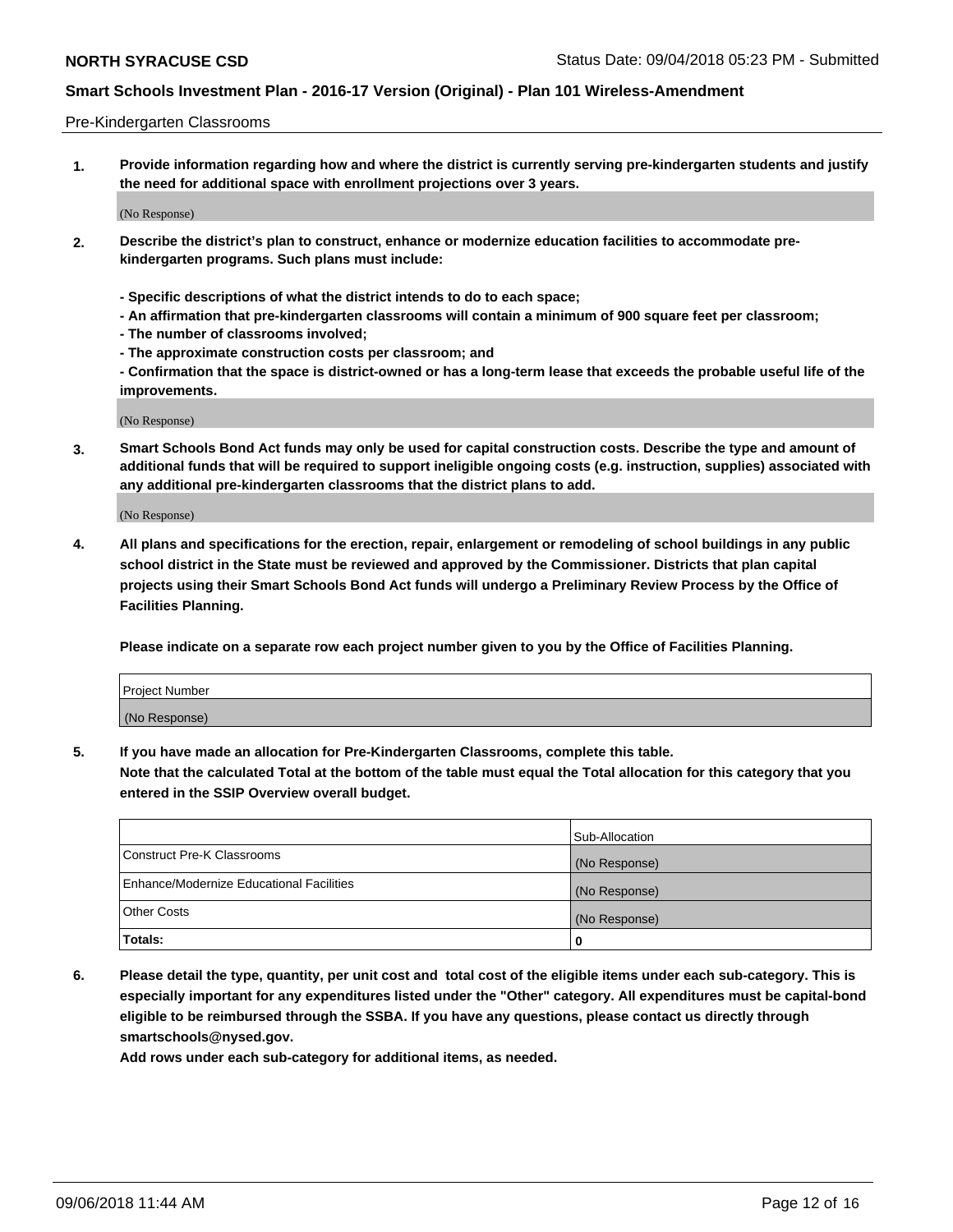Pre-Kindergarten Classrooms

| Select the allowable expenditure | Item to be purchased | Quantity      | Cost per Item | <b>Total Cost</b> |
|----------------------------------|----------------------|---------------|---------------|-------------------|
| type.                            |                      |               |               |                   |
| Repeat to add another item under |                      |               |               |                   |
| each type.                       |                      |               |               |                   |
| (No Response)                    | (No Response)        | (No Response) | (No Response) | (No Response)     |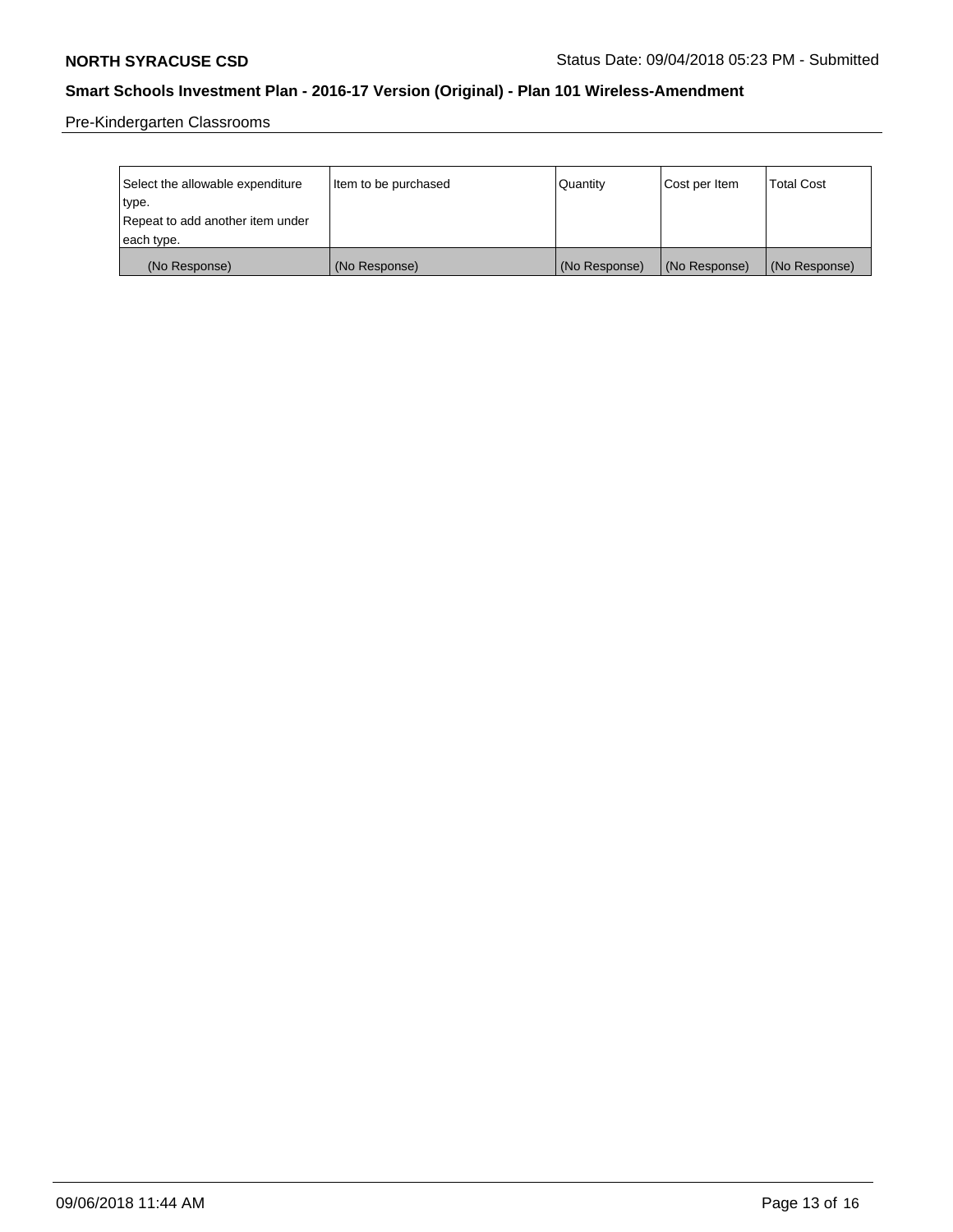Replace Transportable Classrooms

**1. Describe the district's plan to construct, enhance or modernize education facilities to provide high-quality instructional space by replacing transportable classrooms.**

(No Response)

**2. All plans and specifications for the erection, repair, enlargement or remodeling of school buildings in any public school district in the State must be reviewed and approved by the Commissioner. Districts that plan capital projects using their Smart Schools Bond Act funds will undergo a Preliminary Review Process by the Office of Facilities Planning.**

**Please indicate on a separate row each project number given to you by the Office of Facilities Planning.**

| Project Number |  |
|----------------|--|
|                |  |
| (No Response)  |  |

**3. For large projects that seek to blend Smart Schools Bond Act dollars with other funds, please note that Smart Schools Bond Act funds can be allocated on a pro rata basis depending on the number of new classrooms built that directly replace transportable classroom units.**

**If a district seeks to blend Smart Schools Bond Act dollars with other funds describe below what other funds are being used and what portion of the money will be Smart Schools Bond Act funds.**

(No Response)

**4. If you have made an allocation for Replace Transportable Classrooms, complete this table. Note that the calculated Total at the bottom of the table must equal the Total allocation for this category that you entered in the SSIP Overview overall budget.**

|                                                | Sub-Allocation |
|------------------------------------------------|----------------|
| Construct New Instructional Space              | (No Response)  |
| Enhance/Modernize Existing Instructional Space | (No Response)  |
| <b>Other Costs</b>                             | (No Response)  |
| Totals:                                        | 0              |

**5. Please detail the type, quantity, per unit cost and total cost of the eligible items under each sub-category. This is especially important for any expenditures listed under the "Other" category. All expenditures must be capital-bond eligible to be reimbursed through the SSBA. If you have any questions, please contact us directly through smartschools@nysed.gov.**

| Select the allowable expenditure | Item to be purchased | l Quantitv    | Cost per Item | <b>Total Cost</b> |
|----------------------------------|----------------------|---------------|---------------|-------------------|
| type.                            |                      |               |               |                   |
| Repeat to add another item under |                      |               |               |                   |
| each type.                       |                      |               |               |                   |
| (No Response)                    | (No Response)        | (No Response) | (No Response) | (No Response)     |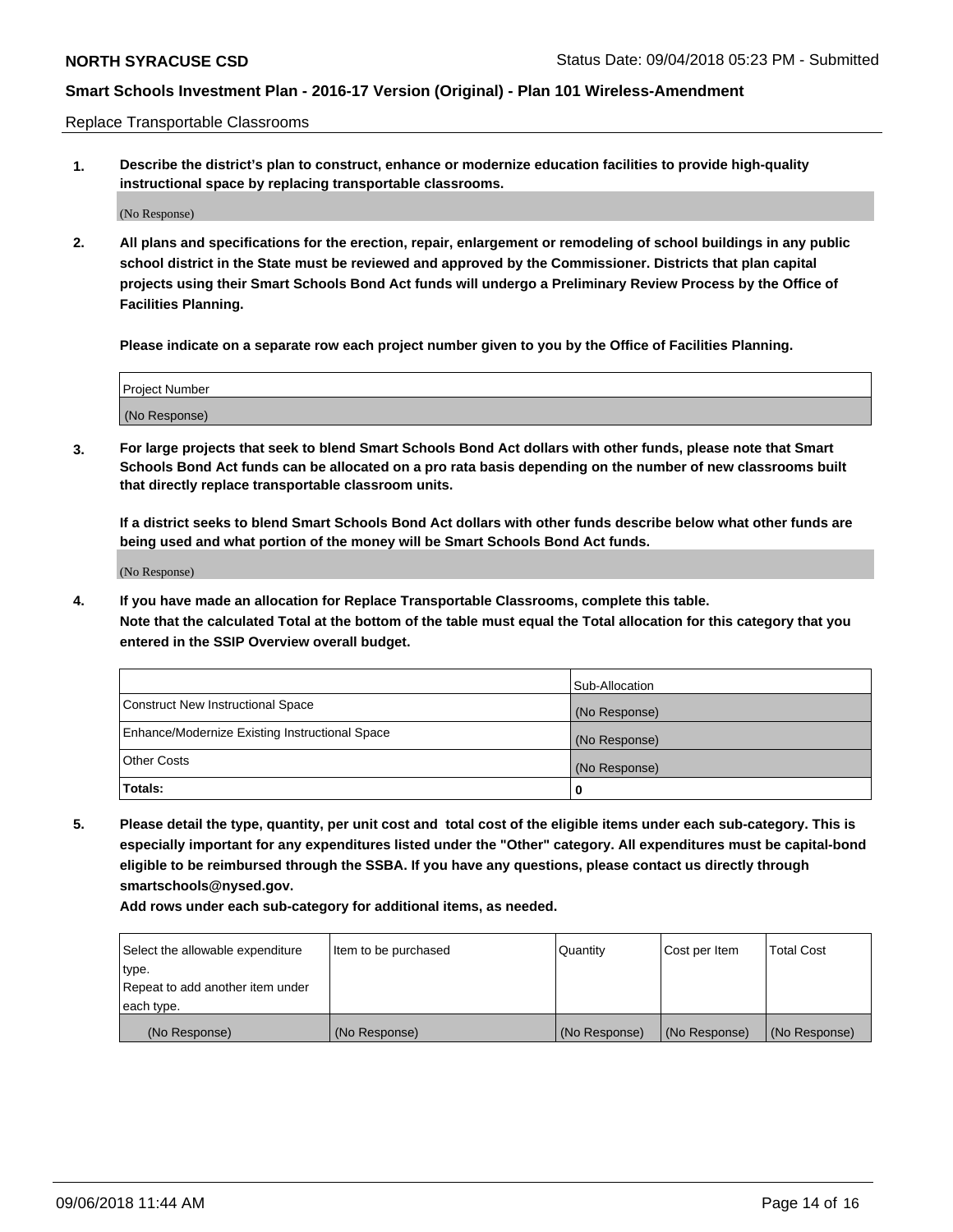High-Tech Security Features

**1. Describe how you intend to use Smart Schools Bond Act funds to install high-tech security features in school buildings and on school campuses.**

(No Response)

**2. All plans and specifications for the erection, repair, enlargement or remodeling of school buildings in any public school district in the State must be reviewed and approved by the Commissioner. Districts that plan capital projects using their Smart Schools Bond Act funds will undergo a Preliminary Review Process by the Office of Facilities Planning.** 

**Please indicate on a separate row each project number given to you by the Office of Facilities Planning.**

| <b>Project Number</b> |  |
|-----------------------|--|
| (No Response)         |  |

- **3. Was your project deemed eligible for streamlined Review?**
	- Yes
	- $\square$  No
- **4. Include the name and license number of the architect or engineer of record.**

| <b>Name</b>   | License Number |
|---------------|----------------|
| (No Response) | (No Response)  |

**5. If you have made an allocation for High-Tech Security Features, complete this table.**

**Note that the calculated Total at the bottom of the table must equal the Total allocation for this category that you entered in the SSIP Overview overall budget.**

|                                                      | Sub-Allocation |
|------------------------------------------------------|----------------|
| Capital-Intensive Security Project (Standard Review) | (No Response)  |
| <b>Electronic Security System</b>                    | (No Response)  |
| <b>Entry Control System</b>                          | (No Response)  |
| Approved Door Hardening Project                      | (No Response)  |
| <b>Other Costs</b>                                   | (No Response)  |
| Totals:                                              | 0              |

**6. Please detail the type, quantity, per unit cost and total cost of the eligible items under each sub-category. This is especially important for any expenditures listed under the "Other" category. All expenditures must be capital-bond eligible to be reimbursed through the SSBA. If you have any questions, please contact us directly through smartschools@nysed.gov.**

| Select the allowable expenditure | Item to be purchased | Quantity      | Cost per Item | <b>Total Cost</b> |
|----------------------------------|----------------------|---------------|---------------|-------------------|
| type.                            |                      |               |               |                   |
| Repeat to add another item under |                      |               |               |                   |
| each type.                       |                      |               |               |                   |
| (No Response)                    | (No Response)        | (No Response) | (No Response) | (No Response)     |